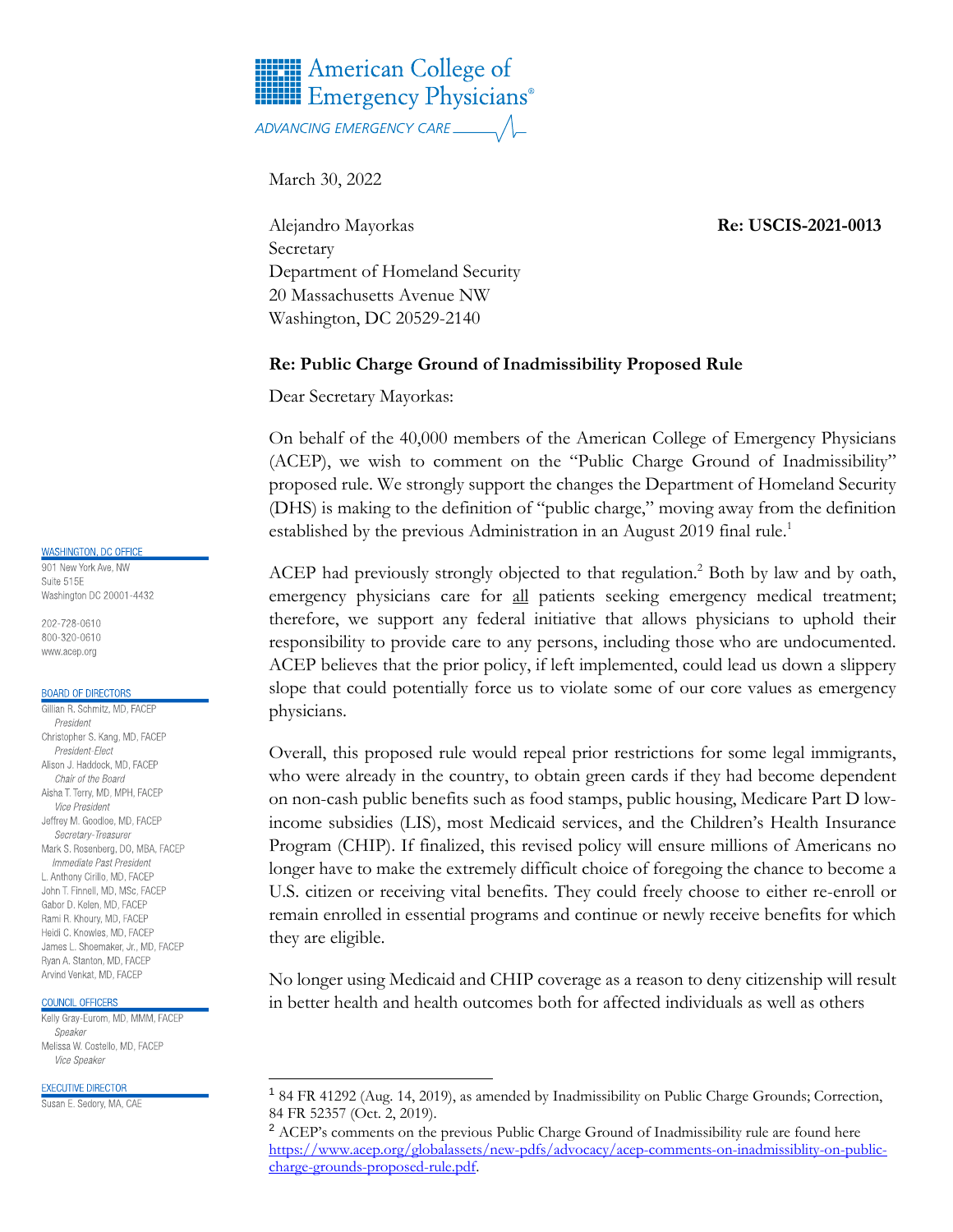in our country. As emergency physicians, we see every day the positive effect that insurance coverage has on our patients and their overall health—and this correlation is supported by a plethora of research. Medicaid coverage is associated with improved self-reported health status; higher rates of preventive health screenings; lower likelihood of delaying care because of costs; decreased hospital and emergency department utilization; and decreased infant, child, and adult mortality rates.<sup>3</sup> A Center on Budget and Policy Priorities study found that between 2014 and 2017, the lives of 19,200 adults were saved due to their states' expansion of Medicaid; conversely, about 15,600 adults lost their lives due to "health-care-amenable" conditions in states without Medicaid expansion. The Center cites increases in regular check-ups and prescriptions filled for heart disease and diabetes and decreases in the share of low-income adults without a primary care physician or those who skip medications due to cost as primary reasons for these mortality rates. 4

We believe that this proposed policy will curb the uninsurance trends directly caused by the August 2019 rule. According to the Urban Institute, prior to 2019, there had been a substantial increase over the past decade in the percentage of citizen children with noncitizen parents and citizen children with citizen parents receiving coverage under Medicaid and CHIP. Between 2008 and 2016, Medicaid and CHIP participation increased 15.5 percentage points among citizen children with noncitizen parents and 10.5 percentage points among children with citizen parents.<sup>5</sup> However, the Trump Administration's policy has since had chilling effects on immigrant families' participation in safety net programs. Although the policy officially did not take effect until February 2020, the country experienced Medicaid enrollment changes starting in late 2018 when the policy was first proposed and publicized. In a survey conducted in September 2019, 47 percent of health centers reported that "many or some immigrant patients declined to enroll themselves in Medicaid over the past year" with 38 percent reporting that "many or some immigrant patients declined to enroll their children in Medicaid over the past year." By December 2020, 17.8 percent of adults in immigrant families reported that "they or a family member avoided noncash benefits or other help with basic needs because of green card or other immigrant concerns."<sup>7</sup>

Losing health care coverage hampers the financial stability of families and creates a burden to receiving necessary care. When people become uninsured, they may delay or avoid seeking vital care. In fact, 22 percent of adults in immigrant families with citizen children and 39 percent of adults in immigrant families with noncitizen children, both of which experienced a loss of insurance due to the August 2019 rule, reported an unmet need for medical care in the family due to costs or problems paying family medical bills.<sup>8</sup> Deferring or delaying care will often result in the exacerbation of a person's condition or symptoms, and eventually, result in a trip to the emergency department (ED).

<sup>3</sup> Robert Wood Johnson Foundation, "Medicaid's Impact on Health Care Access, Outcomes and State Economies," February 2019, available at: [https://www.rwjf.org/en/library/research/2019/02/medicaid-s-impact-on-health-care-access-outcomes-and-state](https://www.rwjf.org/en/library/research/2019/02/medicaid-s-impact-on-health-care-access-outcomes-and-state-economies.html)[economies.html](https://www.rwjf.org/en/library/research/2019/02/medicaid-s-impact-on-health-care-access-outcomes-and-state-economies.html)

<sup>4</sup> Center on Budget and Policy Priorities, "Medicaid Expansion Has Saved at Least 19,000 Lives, New Research Finds," November 2019, available at:<https://www.cbpp.org/sites/default/files/atoms/files/11-6-19health.pdf>

<sup>5</sup> Urban Institute, "Proposed Public Charge Rule Could Jeopardize Recent Coverage Gains among Citizen Children," December 2018, available at:

[https://www.urban.org/sites/default/files/publication/99453/proposed\\_public\\_charge\\_rule\\_could\\_jeopardize\\_recent\\_coverage\\_gains\\_a](https://www.urban.org/sites/default/files/publication/99453/proposed_public_charge_rule_could_jeopardize_recent_coverage_gains_among_citizen_children_0.pdf) [mong\\_citizen\\_children\\_0.pdf](https://www.urban.org/sites/default/files/publication/99453/proposed_public_charge_rule_could_jeopardize_recent_coverage_gains_among_citizen_children_0.pdf)

<sup>6</sup> Kaiser Family Foundation, "Impact of Shifting Immigration Policy on Medicaid Enrollment and Utilization of Care among Health Center Patients," October 2019, available at: [https://files.kff.org/attachment/Issue-Brief-Impact-of-Shifting-Immigration-Policy-on-Medicaid-](https://files.kff.org/attachment/Issue-Brief-Impact-of-Shifting-Immigration-Policy-on-Medicaid-Enrollment-and-Utilization-of-Care-among-Health-Center-Patients)[Enrollment-and-Utilization-of-Care-among-Health-Center-Patients](https://files.kff.org/attachment/Issue-Brief-Impact-of-Shifting-Immigration-Policy-on-Medicaid-Enrollment-and-Utilization-of-Care-among-Health-Center-Patients)

<sup>7</sup> Urban Institute, Immigrant Families Continued Avoiding the Safety Net During the COVID-19 Crisis," February 2021, available at: [https://www.urban.org/sites/default/files/publication/103565/immigrant-families-continued-avoiding-the-safety-net-during-the-covid-](https://www.urban.org/sites/default/files/publication/103565/immigrant-families-continued-avoiding-the-safety-net-during-the-covid-19-crisis.pdf)[19-crisis.pdf](https://www.urban.org/sites/default/files/publication/103565/immigrant-families-continued-avoiding-the-safety-net-during-the-covid-19-crisis.pdf)

<sup>8</sup> Urban Institute, "Many Immigrant Families with Children Continued to Avoid Public Benefits in 2020, Despite Facing Hardships," May 2021, available at[: https://www.urban.org/sites/default/files/publication/104279/many-immigrant-families-with-children-continued](https://www.urban.org/sites/default/files/publication/104279/many-immigrant-families-with-children-continued-avoiding-benefits-despite-hardships_0.pdf)[avoiding-benefits-despite-hardships\\_0.pdf](https://www.urban.org/sites/default/files/publication/104279/many-immigrant-families-with-children-continued-avoiding-benefits-despite-hardships_0.pdf)